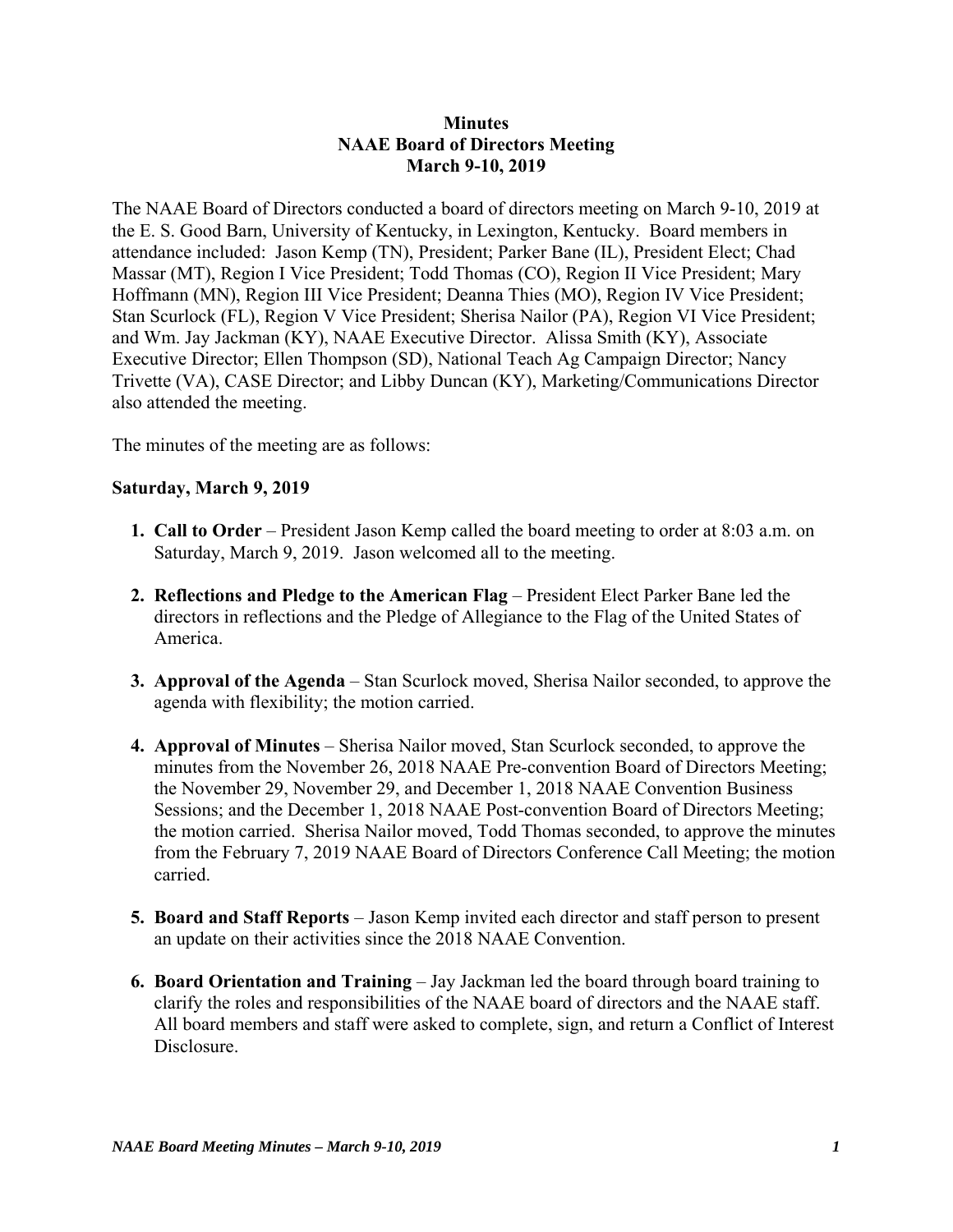**7. The Case for Inclusion Professional Development Session** – Dr. Roger Cleveland, Millennium Learning Concepts, Lexington, KY, presented professional development to the directors and staff regarding inclusion, diversity, and equity.

# *President Jason Kemp recessed the board meeting for lunch.*

- **8. Executive Director Report** Jay Jackman presented the executive director's report, which included: 1) an update on staff communications to the board (board members requested a template they can forward to state leaders); 2) an update on staff relations, which included an organizational chart and descriptions of NAAE programs, staff position descriptions, independent contractor scopes of work, a template independent contractor agreement, and a copy of the staff professional development growth plan; 3) an update on our relationship with the National FFA Organization and the National FFA Foundation (the directors also discussed the potential for the proposed National Center for Agricultural Education); 4) the financial status of NAAE; and 5) a report on *The Agricultural Education Magazine* moving to on-line distribution only with no subscription fees beginning July 2020.
- **9. National Teach Ag Campaign Director Report** Ellen Thompson presented a report on the National Teach Ag Campaign, including a discussion of a letter presented by one NAAE director from a member of the Inclusion, Diversity, and Equity (IDE) task force. Sherisa Nailor moved, Todd Thomas seconded, for Jason Kemp and Ellen Thompson to have a phone call with the member to acknowledge receipt of the letter and to respond that the NAAE directors support the current structure of the IDE task force, including the steering committee; the motion carried.

# **10. Committee Meetings**

- **a. Public Policy Committee Meeting** Mary Hoffmann, Board Public Policy Committee Chair, conducted the Public Policy Committee meeting. Linda Sattler, Wisconsin, Full Public Policy Committee Chair, joined the meeting via conference call. (Refer to the committee report for the details of the committee meeting.)
- **b. Strategic Planning Committee Meeting** Parker Bane, Board Strategic Planning Committee Chair, conducted the Strategic Planning Committee meeting. Rob Yates, Montana, Full Strategic Planning Committee Secretary, joined the meeting via conference call. (Refer to the committee report for the details of the committee meeting.)
- **c. Professional Growth Committee Meeting** Chad Massar, Board Professional Growth Committee Chair, conducted the Professional Growth Committee meeting. Roger King, Wisconsin, Full Professional Growth Committee, joined the meeting via conference call. (Refer to the committee report for the details of the committee meeting.)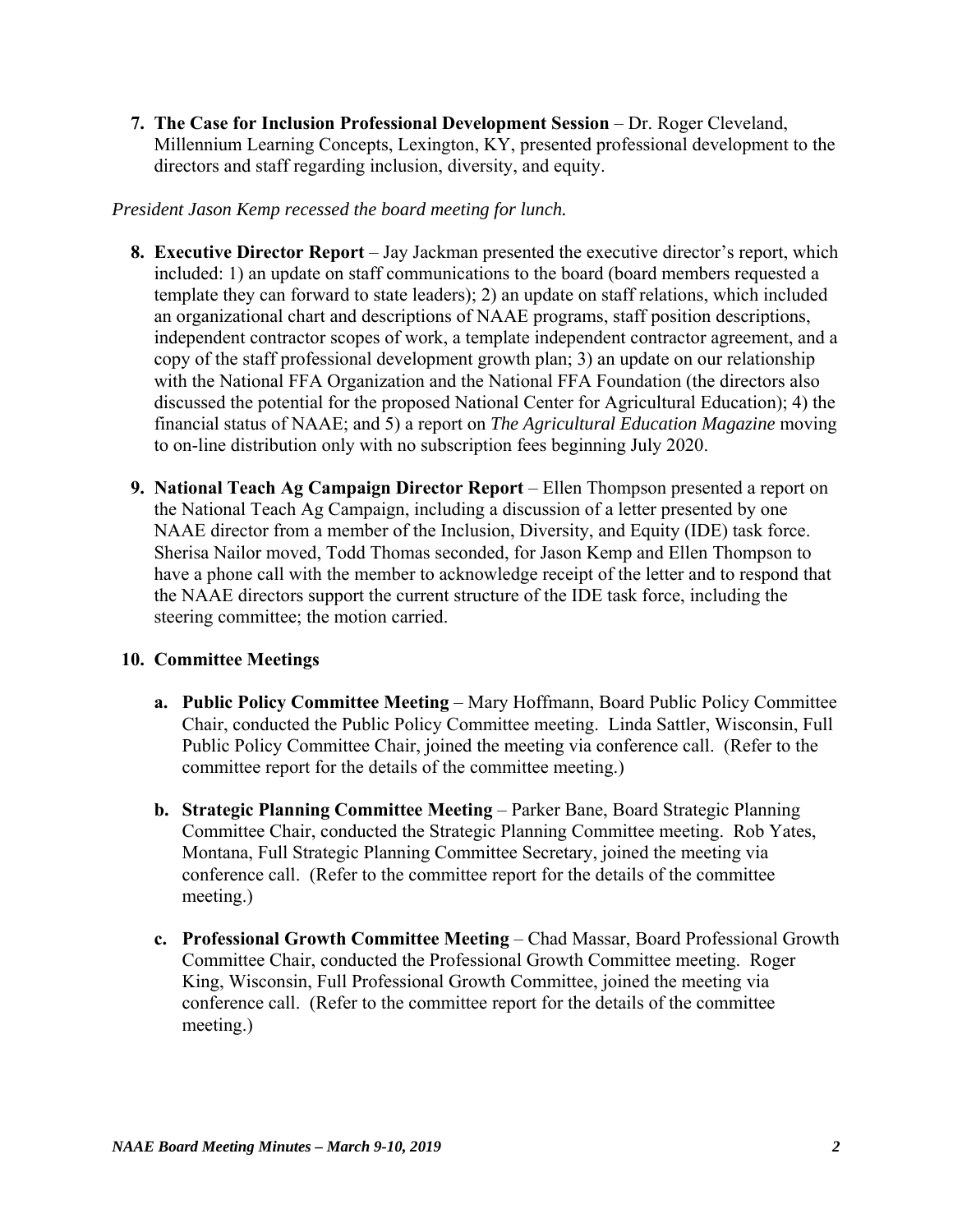- **d. Marketing Committee Meeting** Sherisa Nailor, Board Marketing Committee Chair, conducted the Marketing Committee meeting. Kim Houser, Wisconsin, Full Marketing Committee Chair, joined the meeting via conference call. (Refer to the committee report for the details of the committee meeting.)
- **e. Finance Committee Meeting**  Deanna Thies, Board Finance Committee Chair, conducted the Finance Committee meeting. Kris Beaver, Wisconsin, Full Finance Committee Chair, joined the meeting via conference call. (Refer to the committee report for the details of the committee meeting.)
- **f. Member Services Committee Meeting**  Stan Scurlock, Board Member Services Committee Chair, conducted the Member Services Committee meeting. Lauren Emerson, Louisiana, Full Member Services Committee Chair, joined the meeting via conference call. (Refer to the committee report for the details of the committee meeting.)
- **g. Policy and Bylaws Committee Meeting**  Todd Thomas, Board Policy and Bylaws Committee Chair, conducted the Policy and Bylaws Committee meeting. Brittany Kloer, Indiana, Full Policy and Bylaws Committee Chair, joined the meeting via conference call. (Refer to the committee report for the details of the committee meeting.)
- **11. Associate Executive Director Report** Alissa Smith presented the Associate Executive Director's report, which included: 1) the 2017-18 NAAE annual report completed by Libby Duncan; 2) staff update including Katie Wood is currently on maternity leave and that four interns have been hired for the summer of 2019; 3) staff professional growth plans; 4) monthly all-staff meetings; 5) monthly executive leadership team (ELT) meetings; 6) allstaff trainings including book club lunch and learns, unconscious bias training, and Insights communications training; 7) FFA all-staff meeting on April 24 where we will present the ag ed model, NAAE programs, and unconscious bias training; 8) NAAE awards updates; 9) staff teams working on items such as social media platforms; 10) new look for NAAE *News & Views*; 11) an update on professional development programs including the National Agriscience Teacher Ambassador Academy, Virtual Book Club (reading *Make*  Learning Magical), Agricultural Inquiry Institutes (AgI<sup>2</sup>... seven scheduled currently with room for three more), and XLR8 regional/state institutes (eight scheduled currently); 12) facilitator training (19 trained facilitators); 13) Financial Wellness workshops; 14) FFA/NAAE Town Hall Meetings for Teachers; and 15) the current NAAE membership reports.
- **12. CASE Initiative Report** Nancy Trivette presented the report on the CASE initiative including staff updates, 2019 CASE Institutes, and progress on additional current CASE projects.
- **13. Executive Session**  The board went into executive session to discuss the executive director's performance evaluation. The executive director was invited in to the executive session to present his requests for staff salary adjustments for 2019-20.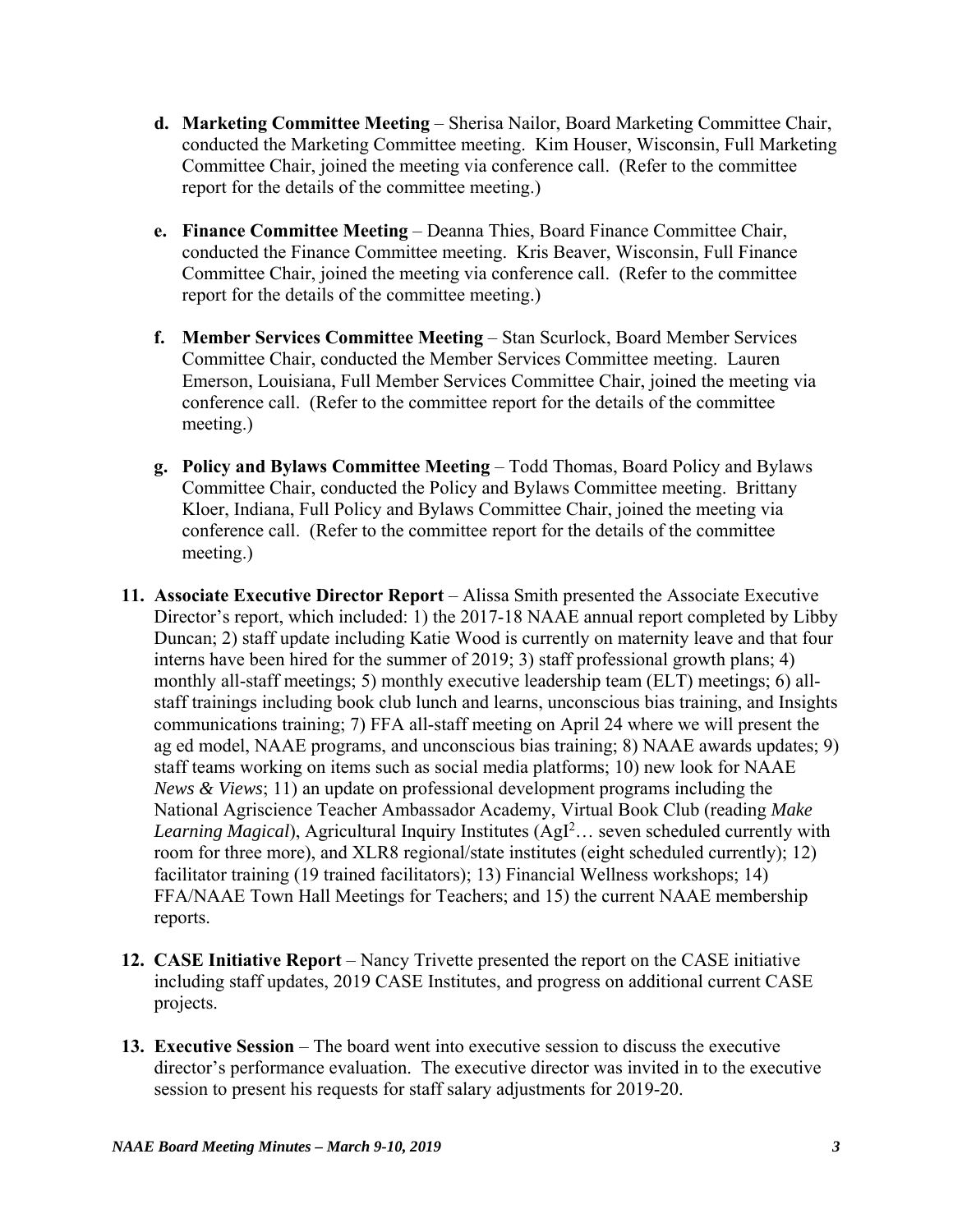*President Jason Kemp recessed the board meeting for the day at 7:10 p.m. President Kemp reconvened the meeting on Sunday, March 10, at 8:02 a.m.* 

# **Sunday, March 10, 2019**

- 14. Communities of Practice Board Training Session Alissa Smith and Libby Duncan delivered a training session on Communities of Practice for the directors, with emphasis on updating committee pages and regional pages.
- **15. Professional State Association Award Application Revisions** Alissa Smith led the board through a review and evaluation of the Professional State Association Award application. Alissa will compile the directors' recommendations, update the award application, and send the revised application back out to the board for approval.
- **16. Strategic Plan Review**  Jason Kemp presented the revised strategic plan with the accomplishments column added. Each committee will review their section of the strategic plan considering the comments from the Strategic Planning Committee session at the 2018 NAAE Convention. The directors will further discuss any needed revisions to the strategic plan during the 2019 summer board meeting.
- **17. 2019 Regional Conferences**  Alissa Smith led the discussion of the upcoming 2019 regional conferences to determine what the board members want to prepare for and conduct their regional meetings. Jason Kemp will attend Region I and Region III; Parker Bane will attend Region II and Region IV; staff will cover Region V and Region VI.
- **18. National FFA Foundation Board of Trustees Report** Krista Pontius, one of NAAE's representatives to the National FFA Foundation Board of Trustees, presented a report that included the 2018 National Agricultural Education Summit, sales of FFA's south campus (merchandising center), Town Hall meetings, new sponsors, and the Blue Room at the FFA convention.
- **19. National FFA Organization Board of Directors Report** Matt Eddy, one of the teacher representatives to the National FFA Organization Board of Directors, presented a report that included the successful revision of the federal charter for the National FFA Organization, FFA constitution and bylaws revisions to parallel the newly revised federal charter, and FFA financial condition (the National FFA Organization is soon to be completely out of debt).
- **20. The National Council for Agricultural Education Report Paul Larson, NAAE's** representatives to The National Council for Agricultural Education, presented a report including the upcoming Council meeting in April 2019, the SAE for All professional development initiative, and the Ag Teachers Manual revision project.
- **21. Key Messages at State Meetings and Other Meetings**  NAAE staff will develop a presentation that NAAE directors can use when presenting NAAE information to other groups.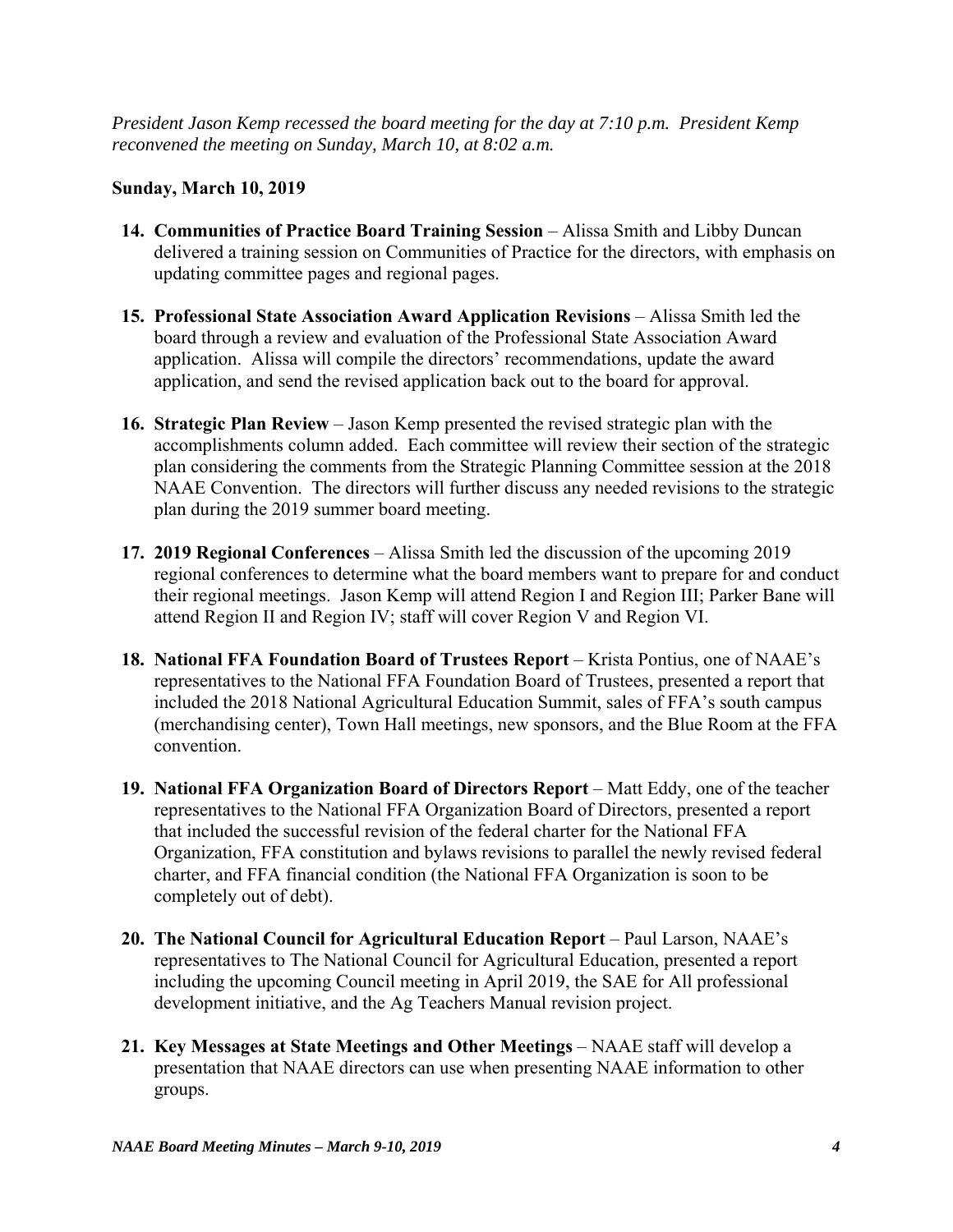**22. NAAE Committee Discussion** – Parker Bane led a discussion regarding the NAAE committee process. The directors agreed: 1) an HTML-based "all-call" for committee members would be sent to NAAE members no later than November 1 each year; 2) a Drop Box folder would be created and maintained for each committee's committee member applications; 3) committee member applicants' cell phone number will be required on the committee member application; and 4) committee meeting dates will be included on a Google calendar that may be accessed by all directors and staff.

*President Jason Kemp invited directors to prepare a plate for lunch and then return to the board room to continue the meeting while they ate lunch.* 

- **23. 2018 NAAE Convention Evaluation**  Alissa Smith led the board through the evaluation of the 2018 NAAE Convention in San Antonio.
- **24. 2019 NAAE Convention Planning**  Alissa Smith presented the update on the 2019 NAAE Convention in Anaheim. Details on the 2019 convention will be provided at the summer board meeting. The schedule for 2019 will be similar to the 2018 schedule. The pre-convention board meeting will be held on Monday, December 2, and directors will participate in NAAE pre-convention activities on Tuesday, December 3.
- **25. Executive Session**  The board went into executive session for a discussion regarding staff salaries for 2019-20.
- **26. Board Directives following Executive Session** The directors approved the executive director's staff salary adjustment requests for 2019-20. The directors authorized a two percent salary adjustment for the executive director for 2019-20.
- 27. 2019 Spring Board Conference Call The spring board conference call will be scheduled near the first of April 2019. Topics for this conference call directors meeting will include approval of the revised Professional State Association Award application form, approval of the revised NAAE Leadership Handbook, and approval of the 2019-20 NAAE budget.
- **28. Board Travel Policy** The directors agreed that each director would have the option to have their own single hotel sleeping room during NAAE board meetings.
- **29. Committee Reports and Approvals** Sherisa Nailor moved, Chad Massar seconded, to accept the board committee reports as posted on Communities of Practice; the motion carried.
- **30. 2019 Summer Board Meeting Planning**  The summer board meeting will be in Lexington, Kentucky. Travel day is September 6. Meeting days are September 7 (full day) and September 8 (morning only). Travel home day is afternoon of September 8.